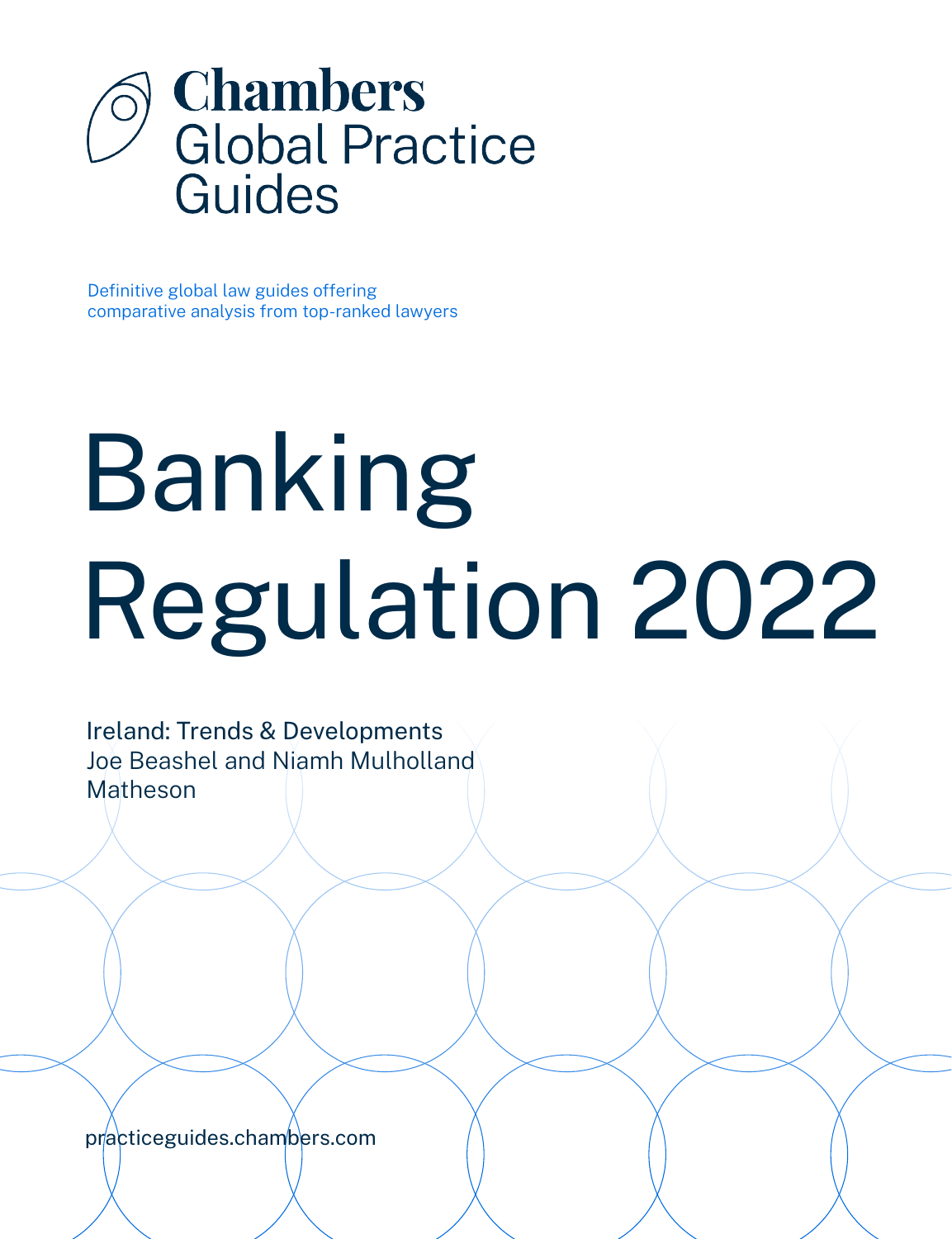## Trends and Developments

*Contributed by: Joe Beashel and Niamh Mulholland Matheson [see p.8](#page-7-0)*

#### Introduction

In many ways, 2021 has been one of the most significant years of change in the Irish banking sector since the banking crisis in 2008. Both the retail and commercial sectors have seen significant structural shifts as banks exit the market and fintechs rapidly increase their customer bases and variety of offerings, and Brexit continues to see an augmentation in personnel and expertise moving to Dublin from London.

#### Retail Banking

The retail banking sector has seen a significant shift in the last year, with a number of long-established banks leaving the Irish market. Meanwhile, the remaining banks continue to pivot their business models towards "online-first", to compete with rising competition from fintechs.

In February 2021, Natwest-owned Ulster Bank confirmed that it would exit the Irish market after more than 160 years. Only a short number of weeks later, in April 2021, KBC announced that it also planned to exit the market.

The decisions of Ulster Bank and KBC appear to be motivated by difficulties in achieving profitability at the same level as banks in other jurisdictions. On average, Irish banks are required to hold about three times the amount of capital as their European counterparts, according to a study by the Banking Payments Federation Ireland. These high capital requirements combined with a prolonged period of low interest rates appear to have made achieving a targeted return on investment more challenging for Irish banks.

AIB, Bank of Ireland and Permanent TSB remain as the domestically licensed retail banks in the Irish market. The loan books of Ulster Bank and KBC look set to be absorbed by the two largest remaining banks, AIB and Bank of Ireland, effecting a somewhat inevitable consolidation in the market.

Each of the remaining banks is still partially owned by the Irish State, a hangover from the 2008 banking crisis. However, in 2021, the Irish government made its first moves to gradually divest from Bank of Ireland, with the State reportedly reducing its stake from 13.9% to 11.87% between June and October 2021. The government appears to be taking a more cautious approach to divesting its respective 71% and 75% stakes in AIB and Permanent TSB.

2021 also saw an unprecedented number of bank branch closures in Ireland: Bank of Ireland closed 88 of its 257 branches in 2021, and AIB announced that it would close 15 of its branches, leaving it with a total of 170 branches across the country. Bank of Ireland stated that its decision was due to a "tipping point" being reached between online and offline business. AIB gave similar reasons for the closures and also noted that negative interest rates and competition from non-traditional lenders played a role in the decision. The closures are emblematic of the increased moves towards the provision of financial services by means of digital platforms, but they have proven somewhat politically unpopular, particularly in rural areas. Given that the two banks are operating in the same environment, the difference in scales of the closures is notable.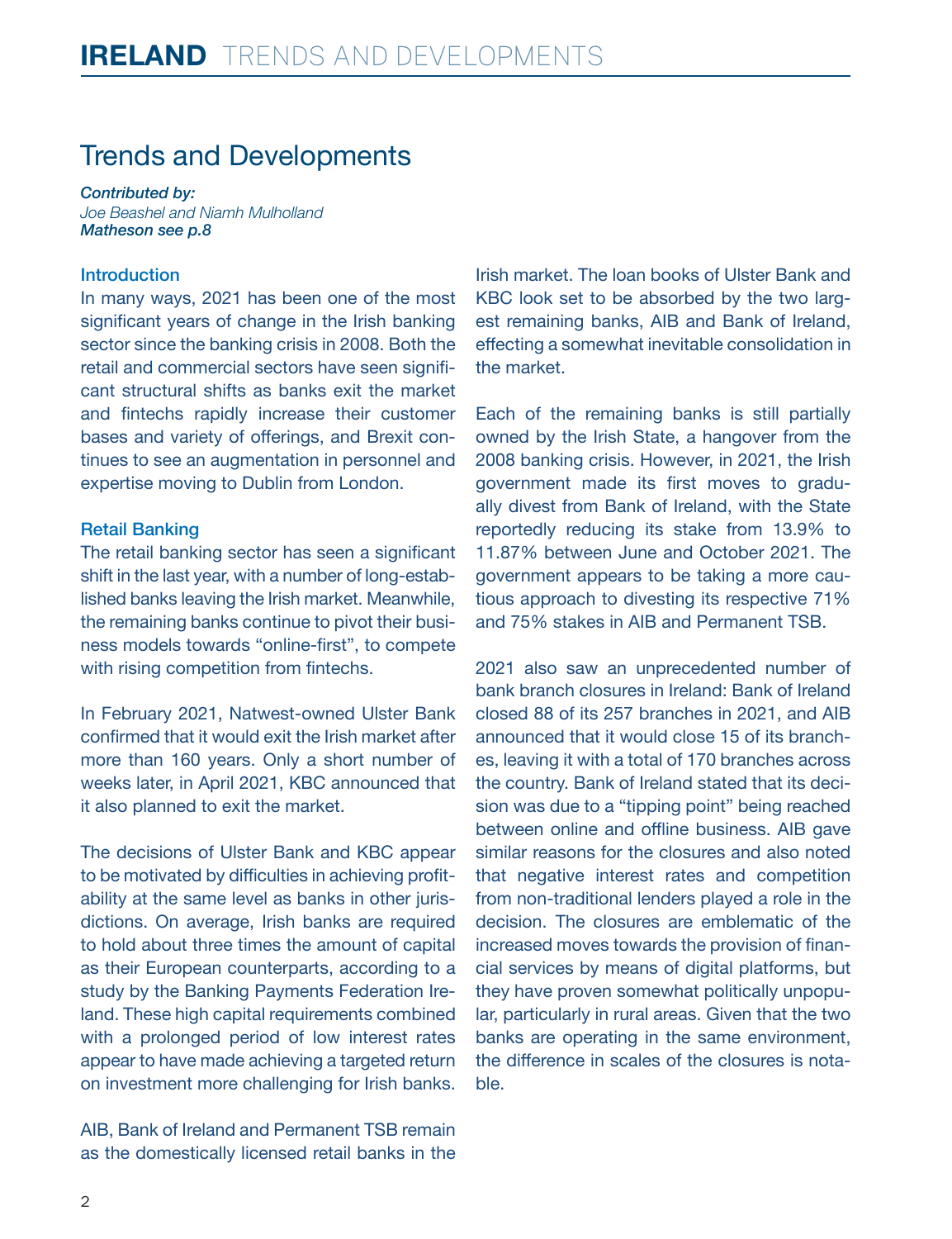*Contributed by: Joe Beashel and Niamh Mulholland, Matheson* 

#### **Fintechs**

In contrast to the consolidation occurring in the traditional retail banking sector, there is considerable growth and competition coming from fintechs entering the market. Revolut now boasts more than 1.5 million Irish customers and N26, another digital-first bank, almost doubled its Irish customer base in just 18 months, adding roughly 100,000 new Irish customers between 2020 and mid-2021. UK-based Starling Bank raised GBP272 million in funding in 2021, and is reportedly seeking a banking licence from the Central Bank of Ireland (CBI). Such an authorisation would bring, inter alia, the ability to utilise the EU passport for the provision of financial services under CRD/CRR. Klarna, Flexifi, Avantcard and Finance Ireland are also amongst this growing suite of firms operating in areas that were previously dominated by the traditional banks.

In addition, new models for lending and raising capital are gaining traction. Peer-to-peer lending firm Linked Finance surpassed EUR150 million in loans provided to Irish small and mediumsized businesses in 2021 and became the first non-bank lender to offer loans through the government's COVID-19 Credit Guarantee Scheme. Crowdfunding platform Spark Crowdfunding saw the number of investors on the platform grow by more than 140% in the first six months of the year.

Regulation in this area is continuing to progress through the legislative process through to implementation and application. For example, crowdfunding, which was previously unregulated, will now be subject to the Regulation on European Crowdfunding Service Providers. Crowdfunding service providers provide an online platform that connects potential investors with businesses in search of funding. The introduction of this EU legislation brings the benefit of allowing crowdfunding service providers to "passport" their authorisation to provide their services into other EU countries on a cross-border basis. This should be a simpler process than trying to navigate the fragmented domestic legislation that previously applied to crowdfunding activities in the EU.

It has been 13 years since a person (or persons) using the name Satoshi Nakamoto invented Bitcoin and sowed the seeds of the cryptocurrency boom of the last decade. The original goal of cryptocurrency was to create a peer-to-peer payment system that disposed of the need for regulated "trusted third parties" to act as intermediaries for payments. The reality has transpired to be somewhat different.

Cryptocurrency exchanges have performed strongly, acting as intermediaries for cryptocurrency payments. Furthermore, on the theme of new and enhanced regulation, cryptocurrency service providers and issuers will be closely watching the development of the proposed new EU regulatory and supervisory regime for markets in crypto-assets ("MiCA"). The core objective of MiCA is to establish a new legal framework for crypto-assets that are not already covered by existing EU regulations. In particular, specific rules will be introduced for stablecoins. As part of the ordinary legislative procedure, the European Parliament's Economic and Monetary Affairs Committee published its draft report on MiCA in 2021, detailing some suggested amendments to the draft legislation, as proposed by the European Commission. The European Central Bank (ECB) also published an opinion on the proposal, which also proposed that certain adjustments should be made.

Banking clients have noted that the pandemic has accelerated the move by businesses away from cash, creating an increased focus on the ability to process payments as efficiently as possible.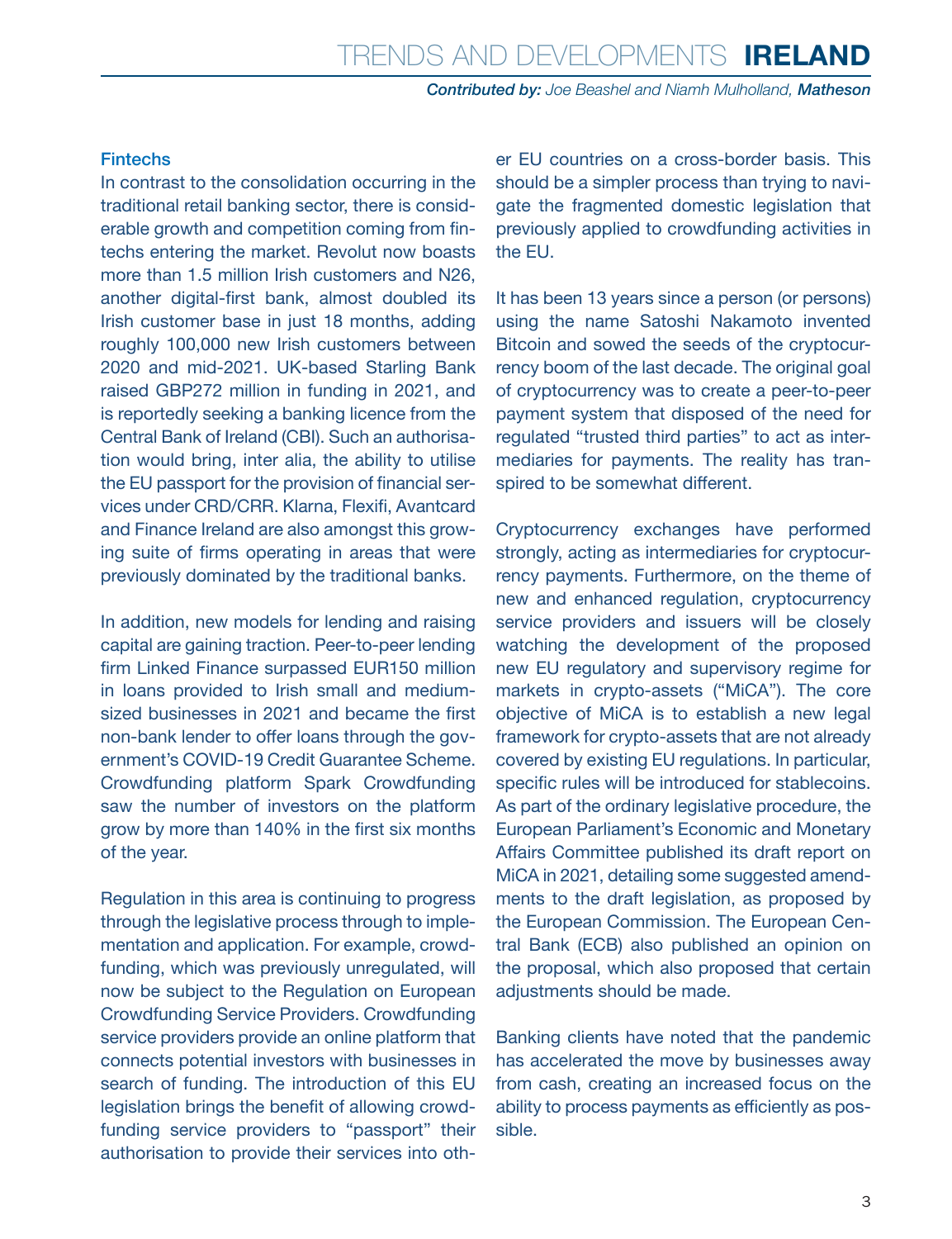## **IRELAND** TRENDS AND DEVELOPMENTS

*Contributed by: Joe Beashel and Niamh Mulholland, Matheson* 

#### Commercial Banking

On the wholesale banking side, Brexit caused significant changes to the structure of the domestic market. Although no new banking authorisations have been sought from the CBI as a direct result of Brexit, there has been an expansion in the amount of assets held and products offered by banks in Ireland. Barclays Bank has dramatically increased its presence and is now the largest bank in Ireland by balance sheet. Citibank and Wells Fargo have also notably increased their Irish footprint.

Expansions into Ireland were made by many banks under the considerable pressure and uncertainty of Brexit. Now that Brexit is more settled, banks are beginning to look past the immediate regulatory necessities to maintain their presence in the EU and towards a more long-term EU strategy. While there may be an impression that Brexit is now over in the banking sector, clients report that the impact is still very much being felt. Firms continue to reassess their Brexit models and operating structure in a very dynamic environment.

A noted trend is the expansion of product offerings in Dublin. Historically, the range of products offered out of Dublin was much narrower than in London. That dynamic appears to be changing as banks add more specialised product expertise in Dublin. The CBI appears to have anticipated this growth in the wholesale market, having established a dedicated Wholesale Market Conduct Team in 2018.

The shift of further staff and business from London to Dublin, and the rest of the EU, seems inevitable. The ECB has reportedly been pushing UK banks to significantly increase their staff numbers and the level of capital in their EU operations. While UK-based banks may have availed of a reasonable level of substance required in the EU as an initial consideration of authorisation of post-Brexit EU operations, it appears that this situation will be short-lived. Clients confirm that they have received representations to move more resources to the EU. In particular, senior management (known as pre-approval controlled functions or "PCFs") are usually expected to be located in the EU. The ECB has been highlighting shortcomings in "desk-mapping" reviews of EU offices and, with the end of temporary pandemic-related reprieves, it is likely that pressure will only increase until EU bank offices are capable of carrying on EU business with little assistance from London.

International clients have noted an increase in the sophistication of the CBI's market capability in recent years. This is undoubtedly linked to the increasing amount of diversity of the types of products offered in the Irish banking sector and a massive increase in headcount at the CBI over the past ten years. The CBI was previously seen as following the lead of UK regulators on new developments, but has more recently been seen as taking the lead on certain issues.

#### IFD/IFR

The EU's Investment Firms Directive (IFD) and Investment Firms Regulation (IFR) are primarily aimed at creating a new prudential framework for investment firms authorised in the European Union. However, the legislation may lead to an increase in the number of authorised credit institutions in Ireland.

The legislation divides investment firms into a number of different classifications and applies proportional regulation based on the firm's business activity, risk profile and structure. Investment firms that fall into the "Class 1" category will be subject to the same prudential requirements that are applied to banks. "Class 1" firms are defined as being systemically important firms that deal on own account and/or underwrite or place financial instruments on a firm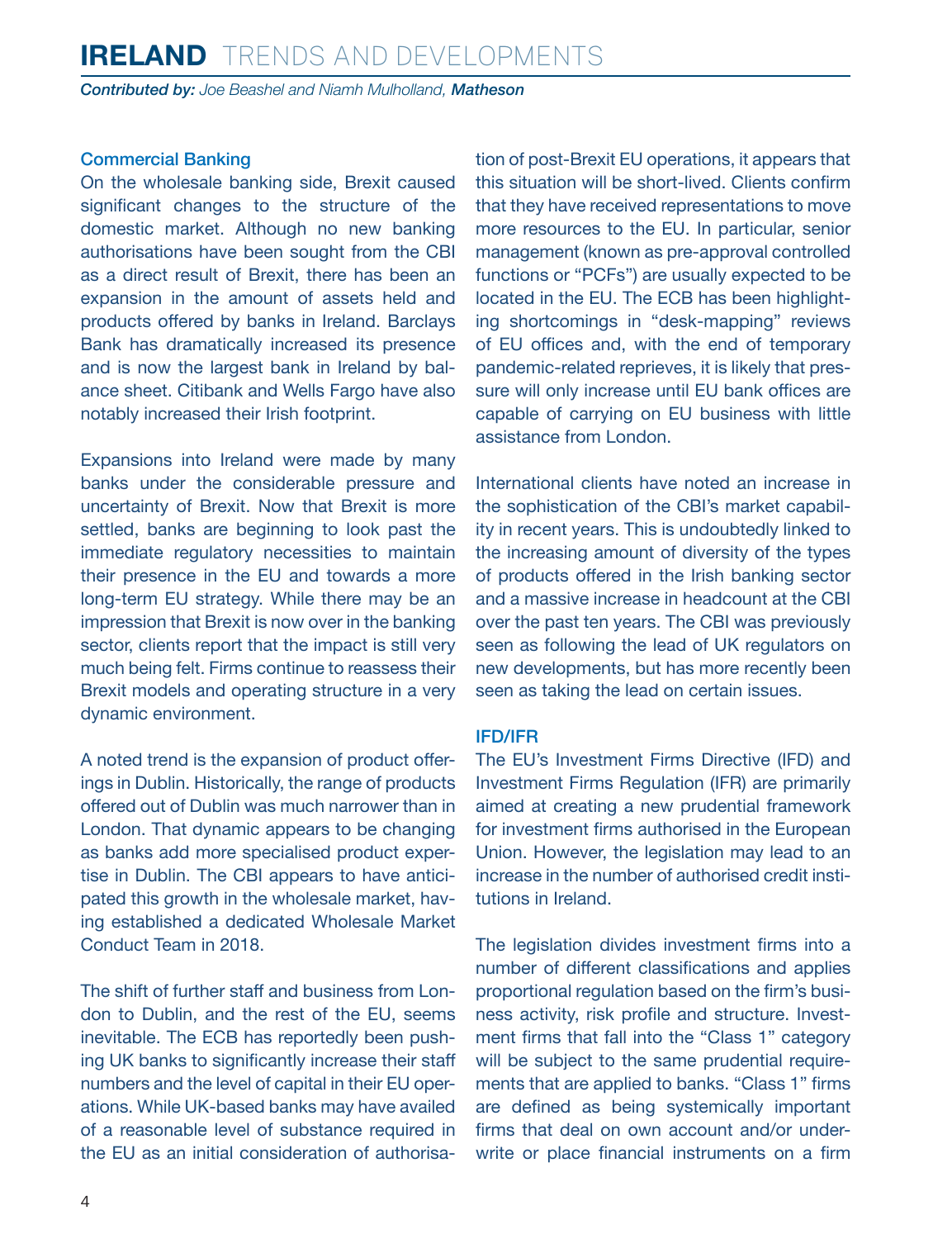#### *Contributed by: Joe Beashel and Niamh Mulholland, Matheson*

commitment basis. They also must have average monthly total assets of above EUR30 billion or be part of a group in which the total value of the consolidated assets of all undertakings in the group exceeds EUR30 billion.

In the lead-up to the entry into application date of 26 June 2021, most investment firms across all IFR/IFD designations committed time and resources in order to best prepare for the changes proposed by the prudential regime dedicated to investment firms.

In order to achieve its objective of ensuring the safe functioning of investment firms and the proper management of customer and market risk, IFR/IFD have instigated a number of changes, enhancements and augmentations to the prudential regulation of investment firms.

Key changes effected by IFR/IFD include an amended consolidation regime and revised prudential requirements applied on a differentiated classification scale to investment firms based on the nature, scale and complexity of their business and their regulatory permissions.

There are also considerable remuneration and governance changes that firms will have to effect across 2022, according to the recently finalised EBA Guidelines on Remuneration Policy and Internal Governance.

By the time of entry into application, most investment firms had identified which of the prudential classifications was most pertinent to them. However, in a number of instances, particularly for investment firms of third-country groups, some ambiguity remained as to whether such firms would need to seek authorisation as credit institutions.

As the relevant delegated legislation that will determine the methodology for the calculation

of the relevant thresholds set out in Article 8a(1) had not been adopted at the time of the entry into application of IFR/IFD, the EBA issued an Opinion providing direction to firms on navigating their way through the application of Article 8a of Directive 2013/36/EU, and guiding that competent authorities should not prioritise any supervisory or enforcement action in relation to the requirements in said Article until six months after the final methodology is in place.

Depending on the outcome of the consultations and deliberations with respect to the regulatory technical standards on the threshold calculation methodology, a number of MiFID firms that may have originally determined that re-authorisation as a credit institution did not apply on the application of the prudential classifications may now find that such an application for authorisation is needed on the basis of their membership of a global group whose assets will surpass the threshold delineated for Class 1 firms. In practical terms, this could see a number of significant investment firms seeking authorisation as credit institutions across 2022.

#### Accountability

The CBI has long planned the introduction of a Senior Executive Accountability Regime (SEAR), which it is expected will share similarities with the UK's Senior Managers and Certification Regime. Following a number of delays, the General Scheme of the Central Bank (Individual Accountability Framework) Bill (IAF), which introduces SEAR, was published in July 2021.

The Bill is currently going through pre-legislative scrutiny and, at the Oireachtas Parliamentary Committee hearing on 10 November, the Minister for Finance Paschal Donohue expressed the hope that the IAF would be operational in the early part of 2023. While this indicative commencement date takes cognisance of the legislative timeline, many financial services firms are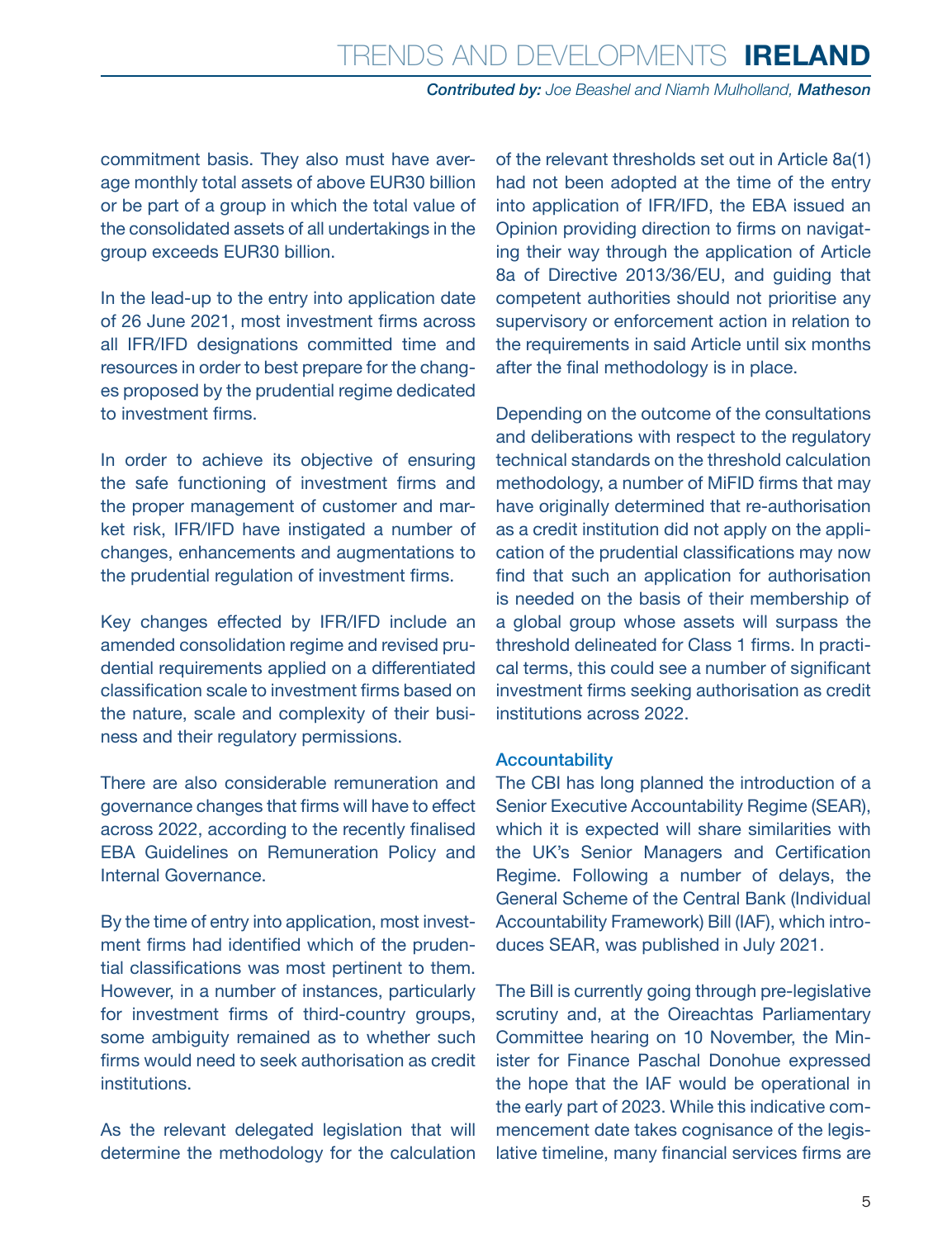## **IRELAND** TRENDS AND DEVELOPMENTS

*Contributed by: Joe Beashel and Niamh Mulholland, Matheson* 

currently considering the potential impacts of the provisions in the IAF.

The General Scheme proposes amendments in relation to conduct standards, changes to the Fitness and Probity (F&P) regime, detailed governance requirements and changes to enforcement. Under the General Scheme, the CBI will be able to directly enforce against senior individuals for prescribed contraventions without needing to first prove a prescribed contravention against the firm itself.

Broadly speaking, the General Scheme reflects what was broadly expected by the sector on the basis of the Banking Culture Report and various other CBI publications and speeches on IAF and accountability more generally.

The proposed IAF will be founded on four main pillars:

- conduct standards will apply to individuals in all Regulated Financial Services Providers;
- the SEAR will apply only to a limited sub-set of the industry at first – ie, credit institutions, insurance undertakings, some investment firms and third-country branches of those firms;
- the F&P regime will be enhanced there will be a certification requirement and other reforms; and
- the Central Bank's enforcement process will be unified and a major hurdle for enforcing against individuals will be removed.

Combined, the SEAR, the F&P regime and the conduct standards are intended to support the Central Bank's objective of individual accountability – which it has stated as being necessary "to embed a culture of ethical compliance in regulated firms".

The conduct standards will apply to all regulated financial services providers. In summary, this aspect of the IAF will delineate:

- common conduct standards to apply to all persons in controlled function roles;
- additional conduct standards for individuals in senior positions; and
- business conduct standards for all regulated firms in the financial sectors.

As noted above, enhancements are also proposed to the existing F&P regime, including the introduction of a certification regime and the enhancement of the CBI's regulation-making powers, such that it will be empowered under the IAF to specify what policies and procedures firms need, what sort of due diligence they must carry out and what reporting to the CBI is required.

The scope of the F&P regime will also be extended, with the result that financial holding companies and insurance holding companies established in Ireland will be captured for the first time. In addition to this extension, another commonly raised question was whether or not the SEAR pillar will be applicable to all regulated financial service providers.

The General Scheme has been consistent with expectations from previous publications in providing that the SEAR will apply to those in management roles within the following entities:

- credit institutions (excluding credit unions);
- insurance undertakings (excluding reinsurance undertakings, captive (re)insurance undertakings and Insurance Special Purpose Vehicles);
- investment firms that have MiFID licences (ie, that underwrite on a firm commitment basis and/or deal on own account and/or are authorised to hold client monies/assets); and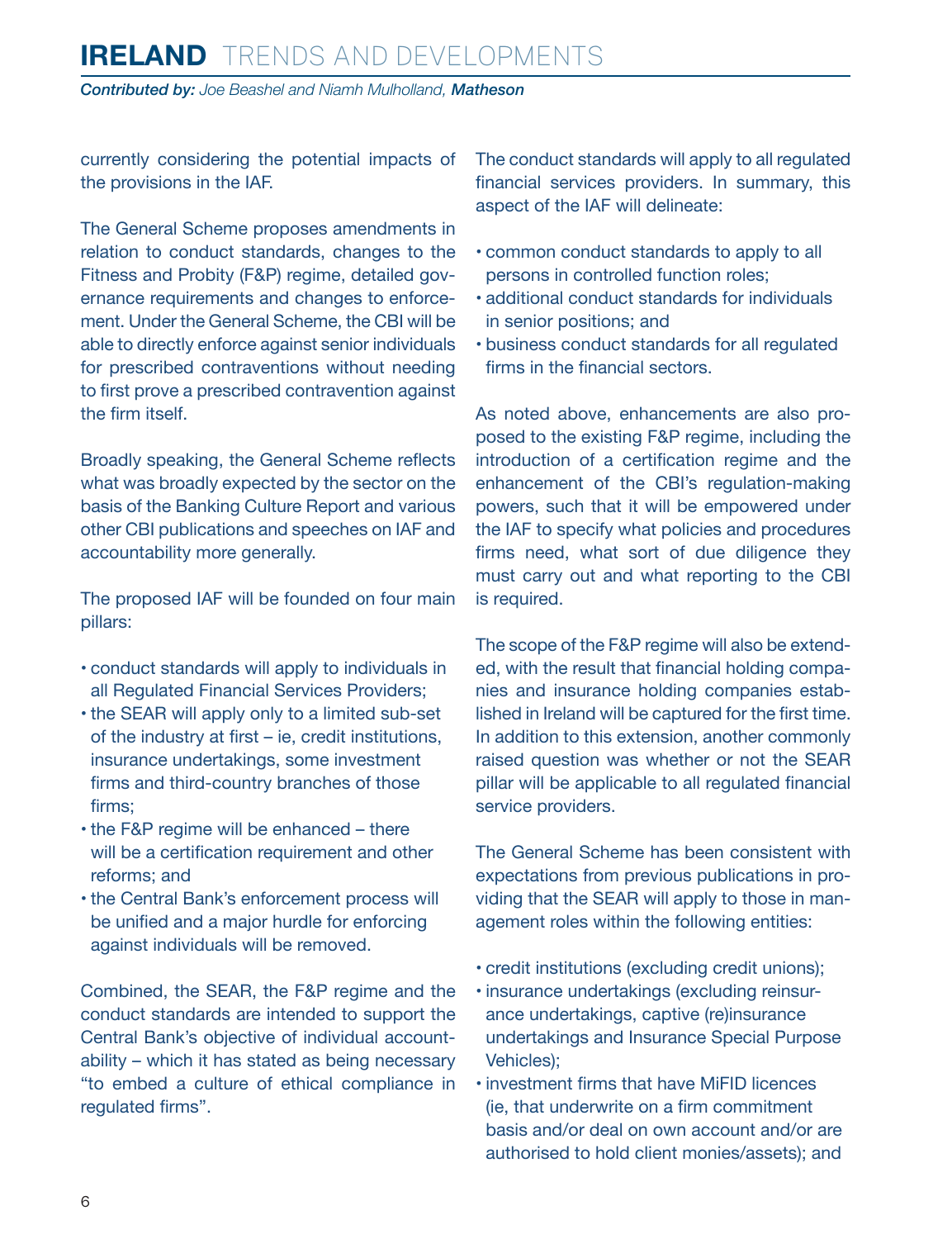#### *Contributed by: Joe Beashel and Niamh Mulholland, Matheson*

• third-country branches of these types of firms.

The General Scheme of the IAF also outlines that the new "Senior Executives Functions" (SEFs) will align with the existing pre-approval controlled functions (PCFs). This was expected. However, it also seems that the definition of a SEF will include non-executive directors (NEDs) where they are performing PCF roles.

That NEDs would be captured within the scope of the SEF definition was not clear from the Culture Report, and this is something that is likely to be clarified further during the future consultation process.

Furthermore, while there is no express carve-out in the General Scheme for the role of Head of Legal, as they are not PCF they will not automatically constitute a SEF. Again, further clarification on this position is expected in due course.

The extension of the CBI's regulation-making powers is not the only facet of the CBI's powers that the IAF is seeking to address: enforcement powers are also being enhanced and augmented.

The key proposal is the removal of what has become known as the "participation link" in the CBI's administrative sanctions regime. The current situation is that the Central Bank has to prove a prescribed contravention against a firm before it can impose an administrative sanction on an individual who participated in the management of such firm. The CBI sees this as a significant gap in its toolbox; accordingly, the published General Scheme has removed the proof requirement related to the participation link.

The second key enforcement change proposes the direct enforceability by the CBI of the aforementioned conduct standards against individuals. Furthermore, evidence obtained in the course of investigating a failure to meet a particular conduct standard may be used as potential evidence of an F&P failing.